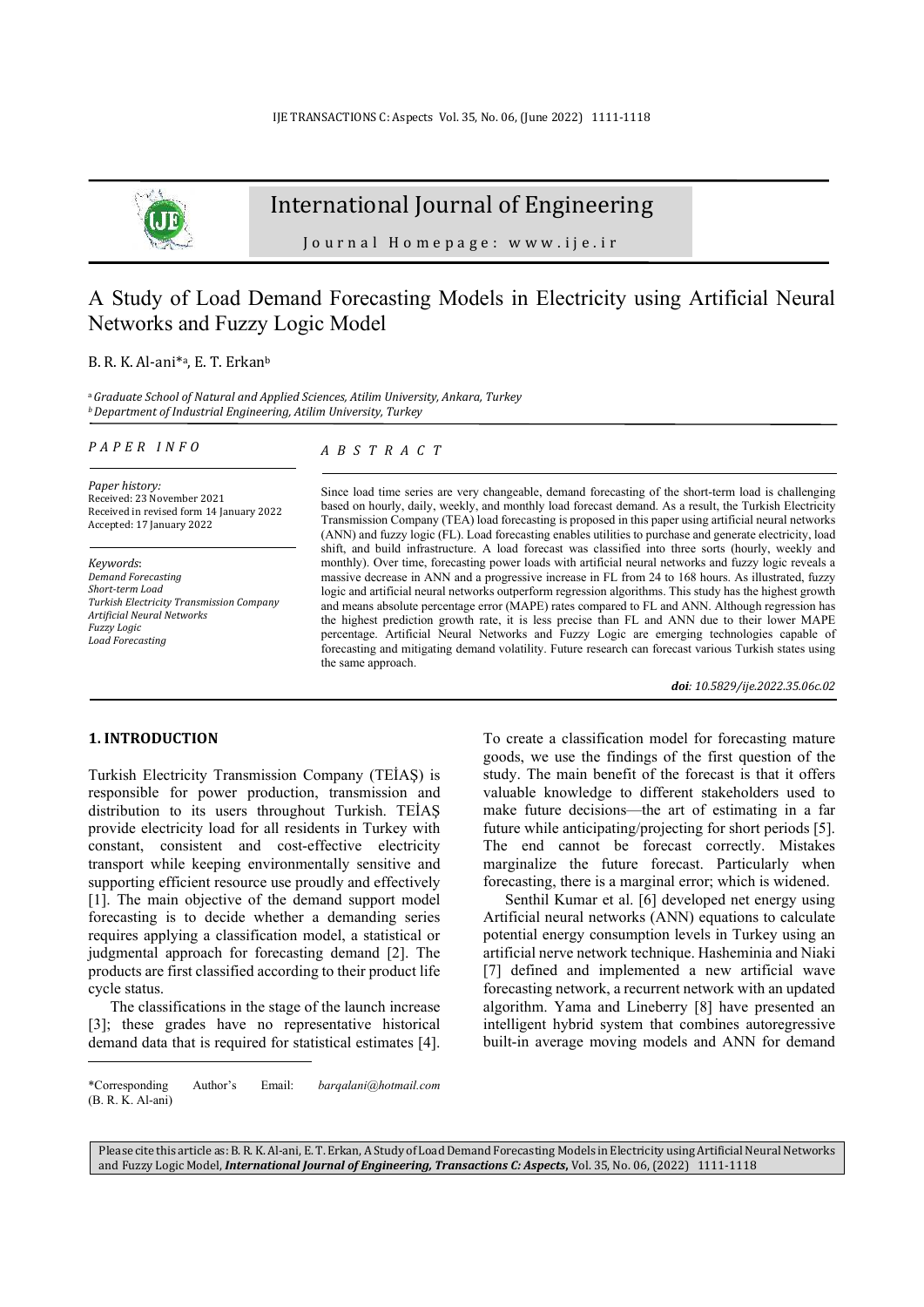forecasting. Scholars examined the application of advanced machinery training techniques, including neural networks, new neuro networks and super-port vector machines, to forecast distorted demand at the end of the supply chain. Sharma [9] used fuzzy neural networks (FNN) with initial weights created by a genetic algorithm to learn fuzzy rules for promotion obtained by marketing experts. Mounce et al. [10] updated the changing FNN and took a weighted factor in determining the value of each element between these various rules. Also, Pezeshki and Mazinani [11] had an intelligent Fuzzy neural forecasting decision support system available.

Demand forecasting of electric loads is essential to assist power companies to plan and managing efficiently. The precise short-term load forecast is challenging since the load time series has high uncertainty levels [12]. Depending on the horizon to be considered, electricity load forecasts are classed into long-term and short-term [13]. Forecasts for short-term load cover hourly, every day, weekly and monthly forecasts; they are thoroughly covered in literature and covered in many publications. Several research papers have been produced to apply Artificial Neural Networks (ANN). Yao et al. [14] utilized a heterogeneous ANN for load prediction in the short-term forecast challenge. They also discussed the uses of minimum historical evidence to determine neural weights. Aksoy et al. [15] employed the ANN to anticipate the hourly temperatures for electricity utilities. The ANN for forecasting has also been described in the Greek power system.

Due to the complexity of the market, load forecasting in the electrical market is difficult. The instant nature of power, the complicated design of the market and frequent regulatory interventions make this complex. Artificial intelligence is a relatively recent research topic that grows in quality [16]. Computer intelligence is commonly used to refer to fuzzy parts of the system, swarm intelligence, progressive computer systems and artificial neural networks [12]. One of the area's most often employed in electricity prediction is ANNs. Artificial neural networks have gained greater attention because of their evident design, straightforward execution, and good performance [17].

Following the research in demand forecasting, several contributions address the impact of ANN and FL on short-term load forecasting, which aid the impact, benefits, and prospects (see Table 1). As a result, this study substantially contributes by anticipating demand using artificial neural networks and fuzzy logic approaches and comparing them to conventional methods. In addition, the study is made by the valuable techniques of Artificial Neural Network algorithms for forecasting demand. Since they can handle non-linear data and capture subtle functional correlations between empirical data, even when the underlying relationships are unknown or difficult to express, applying fuzzy logic

| <b>TABLE 1.</b> Comparison of Contribution |  |
|--------------------------------------------|--|
|--------------------------------------------|--|

| <b>Previous studies</b>                                                                                                                 | <b>Present study</b>                                                                                                                                                                                                                                                                                                                                                                                                                                                                                                                                |
|-----------------------------------------------------------------------------------------------------------------------------------------|-----------------------------------------------------------------------------------------------------------------------------------------------------------------------------------------------------------------------------------------------------------------------------------------------------------------------------------------------------------------------------------------------------------------------------------------------------------------------------------------------------------------------------------------------------|
| Previous studies<br>addressed the<br>impact, challenges,<br>and importance of<br>ANN and FL on<br>short-term<br>forecasting $[18-23]$ . | This study substantially contributes by<br>anticipating demand using artificial neural<br>networks and fuzzy logic approaches and<br>comparing them to conventional methods.<br>In addition, the study is made by the<br>valuable techniques of Artificial Neural<br>Network algorithms for forecasting<br>demand.<br>Also, the MAPE indicated that ANN and<br>FL are accurate and consistent compared to<br>the regression method. This study showed<br>that ANN and FL have a minimal error<br>percentage compared to the regression<br>analysis. |

and artificial neural networks in demand forecasting will overcome many constraints encountered in the workplace. Also, the MAPE indicated that ANN and FL are accurate and consistent compared to the regression method. This study showed that ANN and FL have a minimal error percentage compared to the regression analysis. Therefore, demand forecasting of load using artificial neural network (ANN) and fuzzy logic (FL) from the Turkish Electricity load is proposed in this study.

In general, both methods and procedures are critical for accurate estimation; yet, there is a dearth of research on load forecasting methodologies. The study is classified into five broad categories based on requirements from the journal. The paper is structured as follows. Section 1, the background of the study. Section 2, the methodology of the research paper. Section 3 presented the data analysis, while section 4 presented the interpretation of the data and general discussion. The final section presented the conclusion and recommendation of the research paper.

## **2. METHODOLOGY**

**2. 1. Data Collection and Pre-processing**  Collecting data is the first step in creating a forecast. The amount of data necessary varies depending on the complexity of the underlying function that we are trying to approximate. The number of neurons in the neural network directly impacts the choice of the data set. A neural network is trained using pre-processed data to make forecasting easier. It is possible to perform data pre-processing, such as normalization, non-linear transformations and feature extraction.

Normalization is the first and most crucial stage in pre-processing of data. As a result, the neural network will be better able to retrieve meaningful information during training. For the most part, there are two ways to normalize data. Standardize the data to fall into a standard range - usually harmful to positive.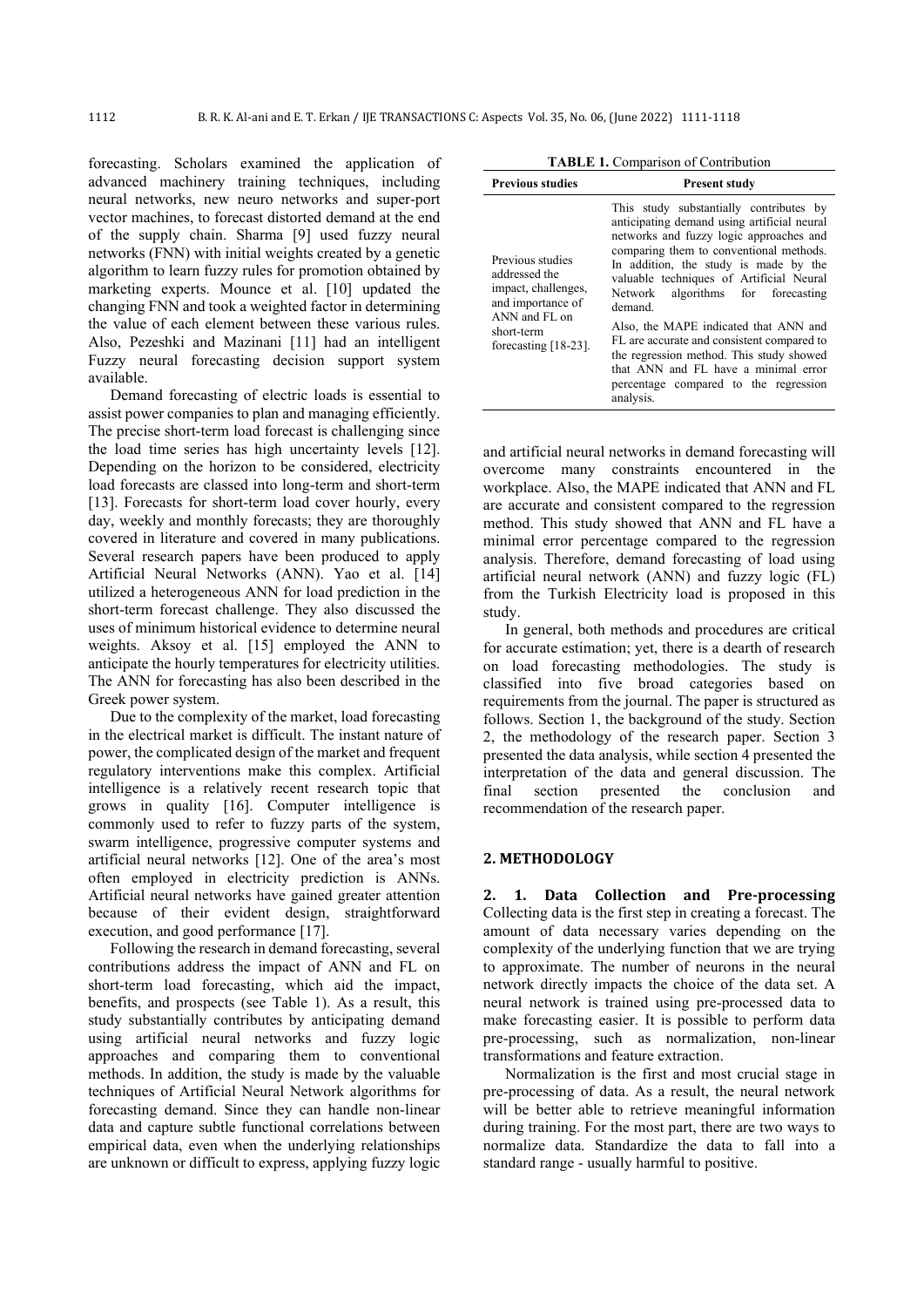**2. 2. Simulation of Real-Time Forecasts**  Although in actuality, these variables might be dependent on forecasts, actual weather data collected at the Fort Collins Weather Station [24] for the test day is utilized to model weather-related variables in the network. Regarding weather-predicting accuracy, [24] suggests that further research in this area may be warranted.

2. 3. Artificial Neural Network **Artificial neural** network undertakes calculations to replicate the learning processes of the human brain, which consists of a parallel-distributed structure of neurons that uses the gained knowledge to match inputs to outputs and make the "map" of the inputs to outputs available for usage. They are modelled after their namesakes in the brain and built to allow them to be adaptable [24]. An incomplete understanding of the brain's mechanism of neural information processing led to a variety of ANN models. An overview of ANN models for time-series forecasting is provided in the next section.

As one of the most often used ANN architectures for prediction algorithms, the multilayer perceptron (MLP) is renowned for its ability to adapt to complicated patterns [24]. Layers in MLPs comprise three layers: an input or input-output-output layer.

2. 4. The Fuzzy Logic Systems Weekday and weekend parameters of both fuzzy logic systems were intended to be identical [25]. The fuzzy logic system's input and output sets used symmetrical Gaussian distributed membership functions, with variables and parameterized throughout the evolutionary algorithm parameterization loop [26]. There are no discontinuous spots in the Gaussian distribution where the optimization may fail [24].

**2. 5. Mean Absolute Percentage Error (MAPE)** Error metrics explain that the gap between actual and expected values is successful if the model's performance is measured in terms of the difference between the actual and anticipated values. Due to the magnitude of this quantity's impact on model performance and dependability, forecasting's primary objective is to minimize it. Some error measures can be used to evaluate the model's performance. The MAPE error is the most frequently encountered among neural network researchers [12]. There are 24 forecast points in this example, and n is the number of forecast points. Calculating the most significant error across 24 hours also allows it to determine the amount of energy consumed during that period as represented by the area spanned by the load profile curve and the forecasting accuracy, referred to as the "magnitude of peak hour [24].

**2. 6. Forecasting Load** In order to calculate the projected load profile, the ANN calculates the average of three load profiles. When the weights are initialized, this

is done to reduce the random effects of the initialization. They are 24-hour periods with no precedent in the network, meaning that the network has never been exposed to a day like a forecast. The training and validation data sets are based on the data before the forecasting date [24].

### **3. SIMULATION RESULTS**

The above Figure 1 shows the prediction of electricity loads using artificial neural networks and fuzzy logic at various hours, and we can see a sharp decline for ANN and an abrupt decline for FL from the 24 hours to 168 hours' horizon. The above analysis compares artificial neural networks (ANN) and fuzzy logic (FL) at various week hours. We can see that both ANN and FL show a better forecast.

The above Figure 2 reveals that regression shows a higher growth in electricity load prediction than FL and ANN from the first week of the Year, Sunday to Saturday. The electricity load consumption in Figure 2 was based daily for domestic, commercial, or industrial.



**Figure 1.** Load forecast demand using artificial neural network (ANN), fuzzy logic (FL)



Figure 2. Comparison of Load forecast demand for the first week of the Year using artificial neural network (ANN), fuzzy logic (FL) and Multiple Linear Regression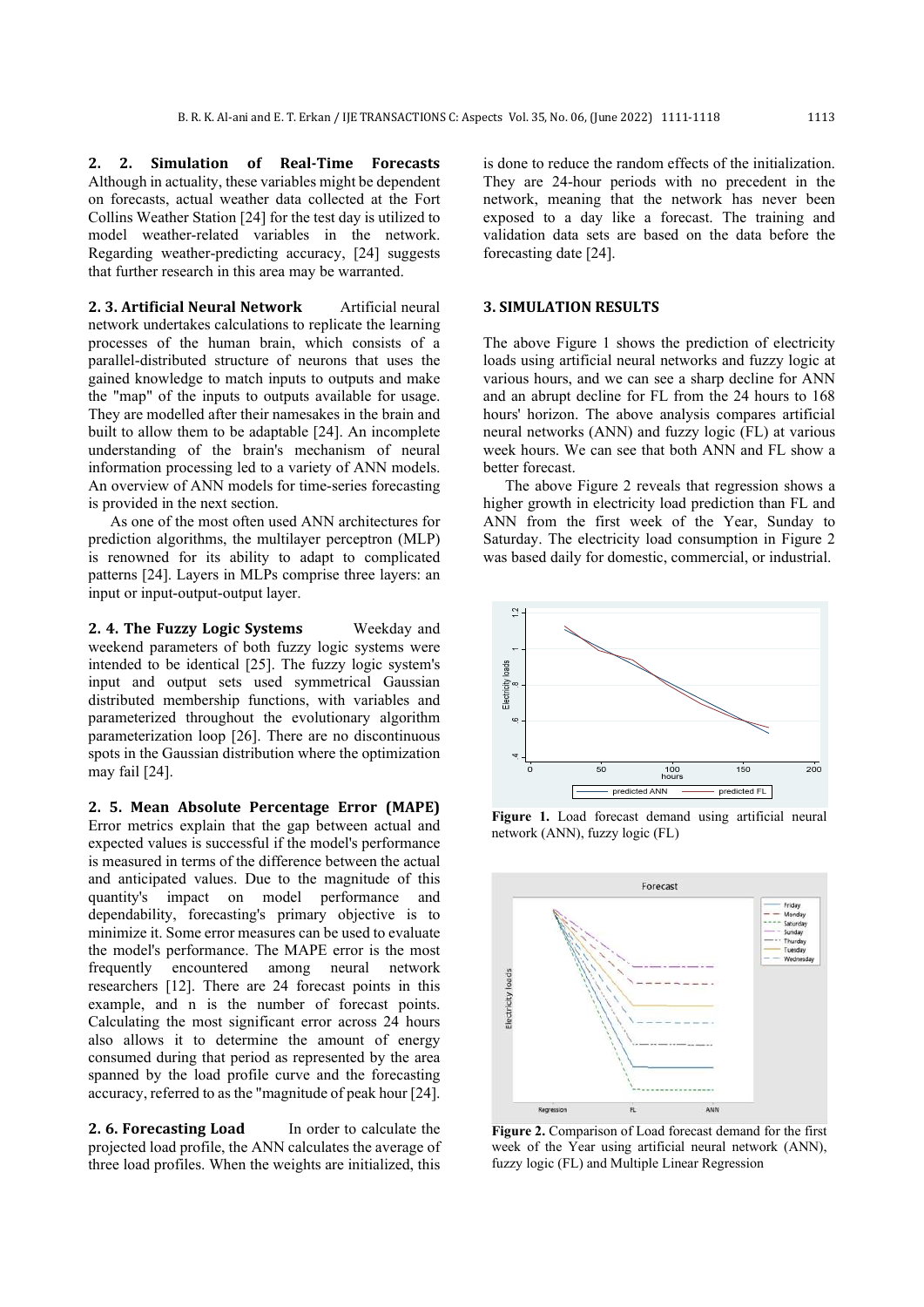The domestic is a people dwelling place. Commercial consumers are businesses and industries that require a more considerable volume of supplies than residential clients do. The load, however, are predicted by residential vs commercial, with the latter being the more prevalent.

Figure 3 illustrate significant discrepancies between the three models. As shown from Figure 3, fuzzy logic and ANN approaches are more accurate and dependable than regression methods. According to statistical, qualitative characteristics such as MAPE, Figure 3 indicated that ANN and FL model were more potent than the regression model in predicting load. Compared to the MLR model, the selected ANN and FL model could predict load for training, validation, and testing stages with a per cent gain in  $\mathbb{R}^2$ . Additionally, the ANN and FL model is clearly defined compared to the MLR model by considering the relatively similar values of statistical parameters such as the median or similar distribution for the actual values (Figure 3). Additionally, a graphical representation of the actual values by the ANN, FL and MLR models shown on a graph (Figure 3) can aid in predicting load.

A short-term load forecasting model for consumption was built using ANN and FL and then compared with regression (Figure 4). The study forecasted Turkey's electricity consumption using ANN and FL techniques; regression has the highest growth (Figure 4). This figure illustrates how an ANN and FL model improved shortterm electrical load predictions. The suggested ensemble technique has lower variance and bias than regression. According to the findings, the regression shows the highest growth compared to FL and ANN in Figure 4. The above, Figure 5 shows the forecast with FL and ANN with Regression as a standard method, and this indicates that regression has the highest growth and highest mean absolute percentage error (MAPE) compared to FL and

ANN. Although we can see that regression has the

highest forecast growth but has lower precision



Figure 3. Comparison of MAPE (%) Load forecast demand using artificial neural network (ANN), Fuzzy Logic (FL) and Multiple Linear Regression



**Figure 4.** Comparison of Load forecast demand for months using artificial neural network (ANN), Fuzzy Logic (FL) and Multiple Linear Regression



**Figure 5.** Comparison of Load forecast demand for months using artificial neural network (ANN), Fuzzy Logic (FL) and Multiple Linear Regression

compared to FL and ANN, both FL and ANN models keep lower MAPE per cent.

Recent years have seen a surge in interest in shortterm power load forecasting, and the literature has numerous intriguing examples. Accurate load forecasting is critical for both power plants and manufacturing operations. Exogenous variables like weather, consumption time, day type, seasonal effects, and economic or political changes substantially affect the load consumption pattern. These methods have been modified to provide more precise approximations, necessitating the employment of a variety of methodologies.

The figures illustrate that non-linear linkages between input variables and load may impair ANN, FL, and MLR models. A comparison of ANN, FL, and MLR models demonstrated the critical importance of selecting the appropriate model to forecast load. ANN-based load forecasting can be enhanced on the Turkish market by using a more extensive training dataset and more detailed feature sets. The most critical aspect of developing an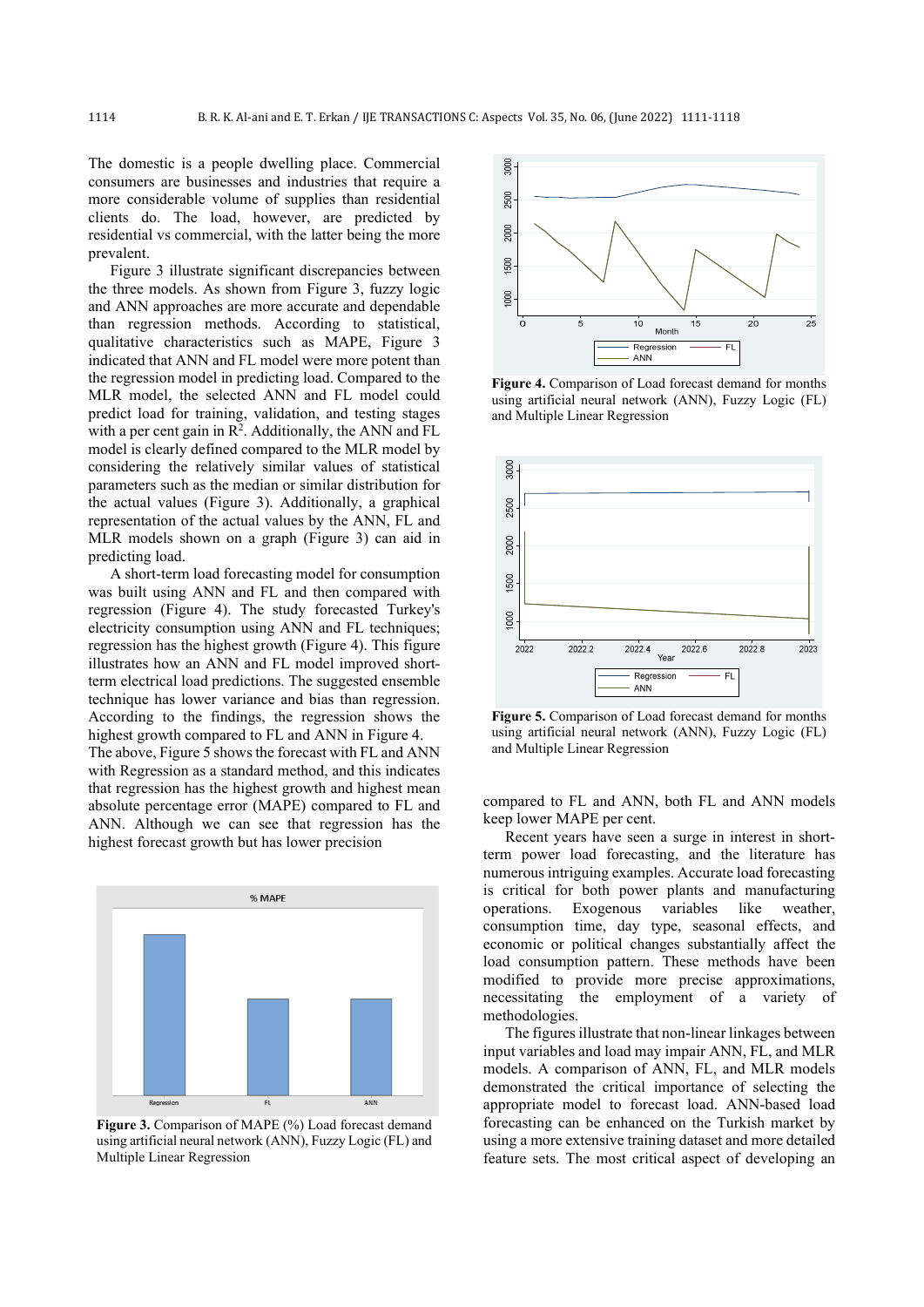effective system for anticipating electric load is selecting the appropriate input parameters. We studied the effect of these variables on the test subjects' performance. We studied the effects of these factors on the performance of load forecasting using ANN and FL then compared the results to those obtained using Regression analysis. The Turkish market's hourly load data are derived from EPIAS. We computed hourly lagged load statistics using this data, including the previous hour's load, the load at the same hour the previous day, the same hour the previous week, and the average load for the last 24 hours. As the air temperature rises, the load increases to levels more significant than those experienced during the coldest temperatures. We evaluated the accuracy of our power load forecasting models using data from the deregulated Turkish market [27].

Fuzzy logic and artificial intelligence optimization techniques and approaches are extensively applied [18, 20, 21, 28, 29]. These fuzzy models have been enhanced and adjusted here with the assistance of specialists. The specialists directly impacted the system's ability to succeed due to their skill and breadth of knowledge. The knowledge base, ruleset, and rule count all develop in lockstep with the size of the input variable and membership function. As a result, the fuzzy model must be modified regardless of whether classical or artificial intelligence approaches are utilized [26].

This paper constructs a short ANN, FL, and Regression load predictors model. The first two forecasts and ANN and FL were done, while the second part compared ANN and FL with Regression. The performance may be improved by more intricate structures, such as the combination structure presented by Emeç and Akkaya [30].

In Turkey, electricity is generated by fossil fuel-fired power stations that rely heavily on natural gas. Turkey is forced to import petroleum and natural gas due to domestic resources. This reliance on imported energy directly affects power generation. Forecasting future electricity use is a significant issue in Turkey regarding planning electricity generation. Incorrect prediction of electricity usage will result in either a power shortfall or an oversupply of electricity. A power deficit will result in unhappiness and disharmony in the household and industrial sectors. The economy will suffer adversely due to the industrial sector's disarray. Excess electricity output will also cost the country money because it would produce more than is required [18].

Model for Analysis of Energy Demand (MAED) anticipates energy consumption based on various criteria about the country's economic, technological, social, and demographic characteristics. The MAED approach is not considered reliable for forecasting Turkey's electricity consumption. Because the assumptions utilized in MAED forecasts mirror the MENR's aims, anticipated figures are typically greater than actual energy consumption. As a result, providing updated electricity consumption predictions for Turkey has remained a priority over the years. MLR is used to decide which independent factors will anticipate future electricity usage using artificial neural networks. MLR is applied after the independent and dependent variables have been transformed logarithmically. Incorporating logarithmic transformation into the MLR allows the connection between the independent and dependent variables to remain non-linear while preserving the linear model [22,31,32].

Artificial neural networks (ANNs) have been used to forecast short-term demand. ANNs are mathematical or computational representations of biological neural networks that take structure and function into account. It comprises a network of artificial neurons that utilizes a connectionist algorithm to process information. Each artificial neural network is built on a single artificial neuron [6]; the neuron must adhere to only three rules: multiplication, addition, and activation. As a result, all input values are multiplied by a unique weight at the artificial neuron's entry site. The sum function is essential to the artificial neuron. Calculate the sum of all weighted inputs and biases. A transfer function, or activation function, is the sum of previously weighted inputs and biases that have passed through the exit of the artificial neuron [32].

From Monday to Sunday, the days of the week were allocated number values ranging from 1 to 7. The 'weekdays' are denoted by the number 1 and the 'weekends' by the number 0. Additionally, the hours of the day were allocated numbers ranging from 1 to 24, indicating 1 am to 12midnight. Adjustments to the network were now made till the optimal performance was obtained. The number of epochs, hidden layers, activation functions, and network design, among other parameters, can be modified to obtain the optimal network. Training is essentially a matter of trial and error. The activation function was the sigmoid transfer function [33-35].

Fuzzy set theory is a generalization of classical set theory. In classical set theory, an element is either a member of or not a member of a given set. As a result, the degree of membership in that set is its crisp value [26]. However, in fuzzy set theory, an element's degree of membership can be modified continually from the realm of discourse, a fuzzy set maps to the near interval 0, 1. In fuzzy sets, a membership function can represent the continuous character of data. Fuzzy set theory is a critical component of artificial intelligence (AI) and has many applications in load forecasting. For instance, it can model standard linguistic variables imprecise or ambiguous on a cognitive level. Load forecasting is fraught with uncertainty due to variations in parameters such as temperature, humidity, rainfall, wind speed, air pressure, and solar radiation about the load, and its value cannot be predicted mathematically. As a result, a fuzzy logic approach will be the most appropriate way to apply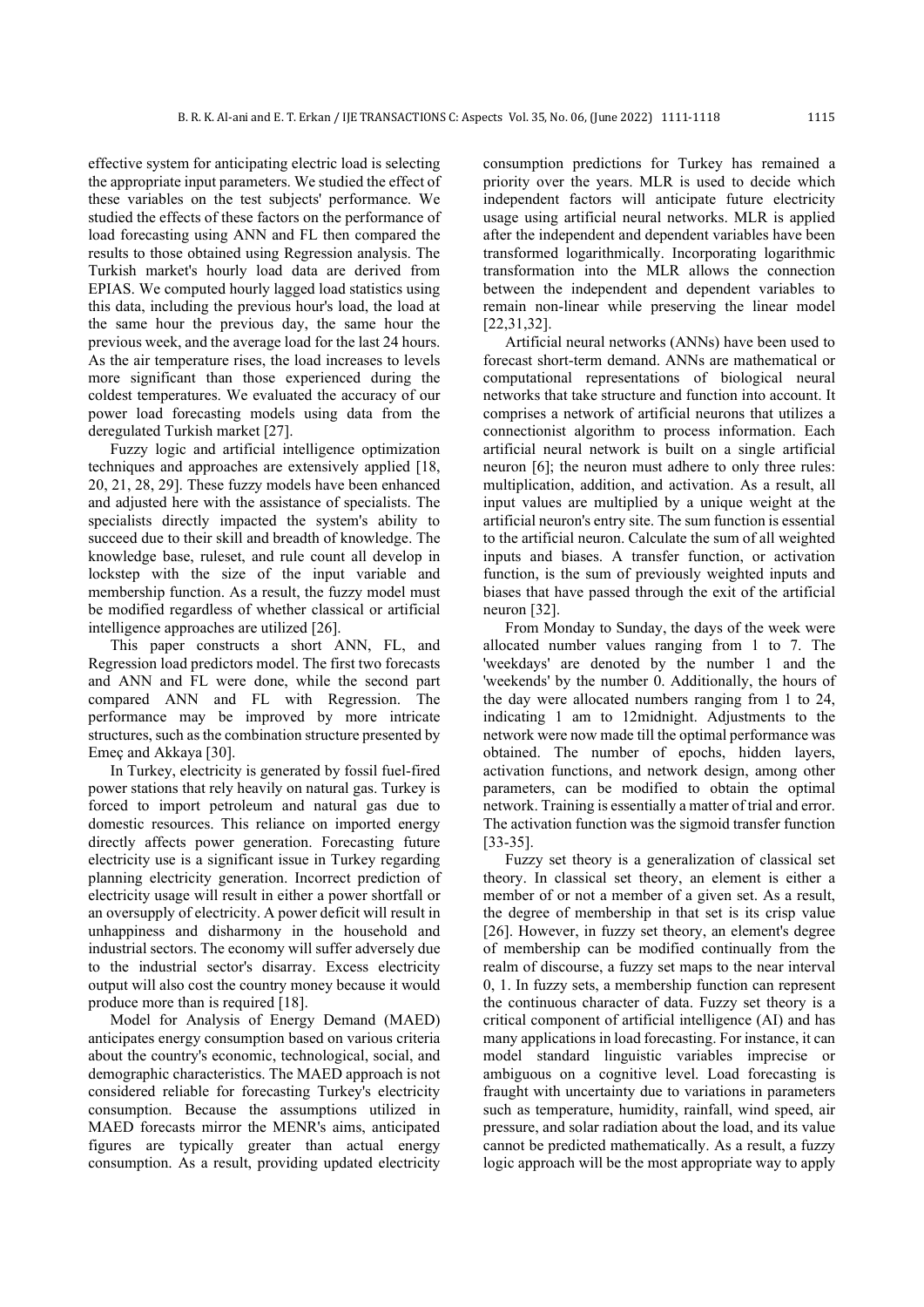in these circumstances [20]. Therefore, fuzzy logic is utilized to map the highly non-linear relationship between meteorological characteristics and their impact on peak demand each month of the year (membership functions). The two parameters, temperature, and humidity are employed as inputs to the fuzzy logic model in this paper, whereas load is used as an output [36].

MLR is more trustworthy than FNN, fuzzy logic, and ANN approaches. This article suggests three distinct STLF approaches: ANN, Fuzzy Logic, and Fuzzy Neural Network. The load data for the ISO New England power utility are compared to those using the multiple linear regression approach. The figures demonstrate that the more recent fuzzy logic, ANN, and FNN algorithms surpass the previous MLR strategy. We have rephrased this for clarity, but the relationship between preceding one-week and two-day time-lag loading is likely more substantial [21,29,31,33,37-39].

The electrical load is affected by the calendar effect, consumption, electricity pricing, weather, and currency. These factors have the following effects: Demand is influenced by the calendar, which includes working hours, holidays, and national or religious festivals. Consumption is directly related to demand in both the industrial and household sectors. Electricity prices are affected by both production and trade. The current weather conditions may affect electricity usage. These four weather measures are sometimes regarded as the most affectionate because they need the usage of air conditioners or electric heaters. Currency changes also affect cross-border electricity trade agreements and industrial costs [38,40].

From a utilitarian viewpoint, ANN, as a black-box technique, can lower the entrance barrier for engineers interested in load forecasting, as it does not require advanced statistical knowledge or an understanding of systems. On the other hand, an ANN-based method does not provide a systematic means for engineers to improve their understanding of the system or their knowledge of its load consumption [41]. From this advantage point, the MLR methodology offers an advantage over the ANN approach: the many impacts, such as holiday and weekend effects, can be detected and modelled transparently and methodically. They analyzed using multiple linear regression (MLR) and artificial neural networks (ANN). They employed seven independent variables to forecast energy use over time; multiple linear regression was used to analyze the proposed models. By analyzing all possible combinations of the seven independent and dependent variables, 27 equations were constructed. Three models were chosen as the best for predicting future energy use, and these three models were combined in an ANN to do so. They created the ANN using back-propagation training with a feed-forward multilayer perceptron neural network [27,32,35,42].

An error-based comparison was performed between the proposed model and the classical back propagationtrained ANN model [43]. The suggested technique outperforms standard neural networks in terms of energy demand prediction. MENR (Ministry of Energy and Natural Resources) estimates were lower in both instances [36,44]. The word "primary energy" refers to an unaltered type of energy. Two examples are coal and natural gas. Logarithmic regression was used to generate the model, and t- and F-tests were used to validate it [24]. Additionally, he forecasted Turkey's PEC from 2010 to 2025 using three different growth rates for the CP and GDP.

Over two-thirds of the energy consumed in the United States is generated by electricity. Additionally, there are additional articles devoted to Turkey's electricity consumption predictions. There is a correlation between meteorological conditions and electrical consumption in short-term projections. The long-term electricity consumption of Turkey is calculated by Senthil Kumar et al. [6] using a recurrent neural network (RNN) and a three-layered feed-forward back-propagation network (FFBPN). Finally, the RNN is the most effective structure. The authors have forecasted Turkey's electricity demand for 2008-2014.

#### **3. CONCLUSION**

Load forecasting aids an electric utility in purchasing and generating power, load shifting, and infrastructure development. Demand forecasting is critical in a deregulated energy industry. Load forecasting has three categories—load projection for one hour to one week. Short term load forecasting can help predict load flows and minimize overloading. The daily load peak forecast is fundamental in dispatching tasks. ANN and FL shortterm load forecasting models usually rely on endogenous information, generally in the active power. The proposed techniques in this study were used to forecast the load for Turkey electricity. These two methods yield a minimal MAPE value compared to regression. Artificial Neural Networks and Fuzzy logic are recent technologies that predict and reduce actual and forecasted demand. There was no historical data for the load forecast for the selected years. As a result, the data was forecasted for these two years. Therefore, future studies should investigate the other new technologies to forecast; future studies can also forecast for different states in Turkey using the same techniques.

#### **4. REFERENCES**

- 1. Hausmann, P. Demand Forecast. (2020), 39-49.
- 2. Ivanov, D., Tsipoulanidis, A., and Schönberger, J. Demand Forecasting. (2017), 301-315.
- 3. Bhattacharyya, S. Energy Demand Forecasting. (2019), 121-145.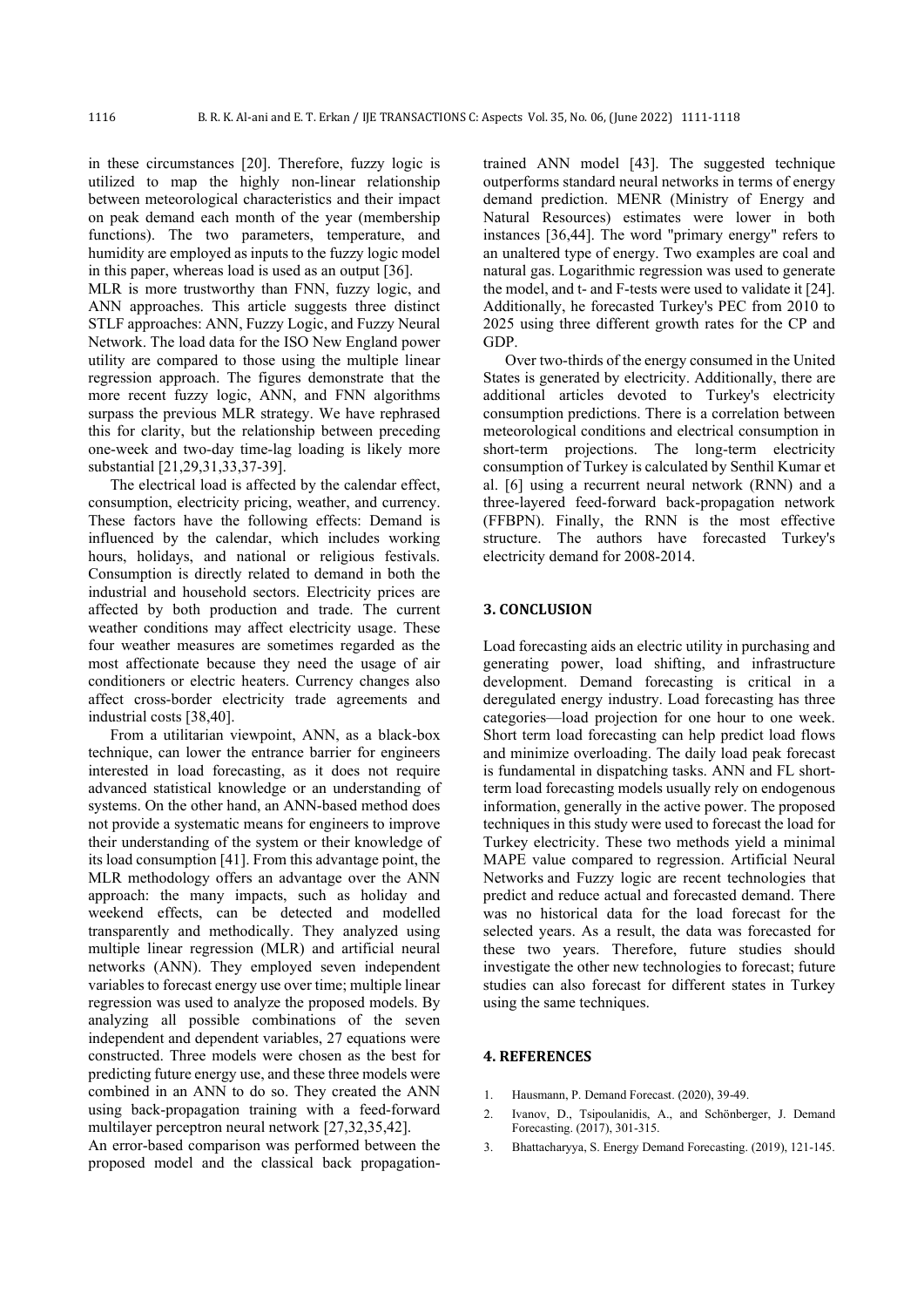- 4. Karaçor, A. G., and Erkan, T. E. "Exploiting Visual Features in Financial Time Series Prediction." *International Journal of Cognitive Informatics and Natural Intelligence***,** Vol. 14, No. 2, (2020), 61-76.
- 5. Islam, M., Che, H., Hasanuzzaman, M., and Rahim, N. A. Energy Demand Forecasting. (2020), 105-123.
- 6. Senthil Kumar, A., Goyal, M., Ojha, C., Singh, R., and Swamee, P. "Application of Artificial Neural Network, Fuzzy Logic and Decision Tree Algorithms for Modelling of Streamflow at Kasol in India." *Water Science and Technology: a Journal of the International Association on Water Pollution Research***,** Vol. 68, (2013), 2521-6. https://doi.org/10.2166/wst.2013.491.
- 7. Hasheminia, H., and Niaki, S. "A Hybrid Method of Econometrics and Artificial Neural Networks for Forecasting Economic Phenomena." *Sharif Journal of Science and Technology***,** Vol. 24, (2008), 39-45.
- Yama, B. R., and Lineberry, G. T. "Artificial Neural Network Application for a Predictive Task in Mining." *Mining Engineering (Littleton, Colorado)***,** Vol. 51, (1999), 59-64.
- 9. Sharma, M. "Artificial Neural Network Fuzzy Inference System (ANFIS) For Brain Tumor Detection." (2012).
- 10. Mounce, S., Boxall, J., and Machell, J. An Artificial Neural Network/Fuzzy Logic System for DMA Flow Meter Data Analysis Providing Burst Identification and Size Estimation. (2007).
- 11. Pezeshki, Z., and Mazinani, S. M. "Comparison of Artificial Neural Networks, Fuzzy Logic and Neuro Fuzzy for Predicting Optimization of Building Thermal Consumption: A Survey. *Artificial Intelligence Review*, Vol. 52, (2019), 495-525. https://doi.org/10.1007/s10462-018-9630-6.
- 12. Lin, M., Huang, C., Chen, R., Fujita, H., and Wang, X. "Directional Correlation Coefficient Measures for Pythagorean Fuzzy Sets: Their Applications to Medical Diagnosis and Cluster Analysis." *Complex & Intelligent Systems***,** Vol. 7, No. 2, (2021), 1025-1043. https://doi.org/10.1007/s40747-020-00261-1.
- 13. Sekerci, H. Load Demand Forecast of Organized Industrial Zone and Imbalance Cost Analysis. (2019).
- 14. Yao, A. W. L., Liao, H., and Liu, C. "A Taguchi and Neural Network Based Electric Load Demand Forecaster." *The Open Automation and Control Systems Journal***,** Vol. 1, (2008), 7-13. https://doi.org/10.2174/1874444300801010007.
- 15. Aksoy, A., Öztürk, N., and Sucky, E. "Demand Forecasting for Apparel Manufacturers by Using Neuro-Fuzzy Techniques." *Journal of Modelling in Management***,** Vol. 9, No. 1, (2014), 18- 35. https://doi.org/10.1108/JM2-10-2011-0045.
- 16. Rama, K., and Gooda Sahib-Kaudeer, N. A Predictive Analysis of Residential Electrical Load Demand in Mauritius. (2020).
- 17. Sikora, R., Baniukiewicz, P., Chady, T., Lopato, P., Psuj, G., Grzywacz, B., and Misztal, L. Artificial Neural Networks and Fuzzy Logic in Nondestructive Evaluation. In *Studies in Applied Electromagnetics and Mechanics***,** (2014), 137-151.
- 18. Mamun, A. A., Sohel, Md., Mohammad, N., Haque Sunny, Md. S., Dipta, D. R., and Hossain, E. "A Comprehensive Review of the Load Forecasting Techniques Using Single and Hybrid Predictive Models." *IEEE Access***,** Vol. 8, (2020), 134911- 134939. https://doi.org/10.1109/ACCESS.2020.3010702.
- 19. Chen, K.-L., Yeh, C.-C., and Lu, T.-L. "A Hybrid Demand Forecasting Model Based on Empirical Mode Decomposition and Neural Network in Tft-Lcd Industry." *Cybernetics and Systems***,**  Vol. 43, No. 5, (2012), 426-441. https://doi.org/10.1080/01969722.2012.688691.
- 20. Sina, A., and Kaur, D. "An Accurate Hybrid Approach for Electric Short-Term Load Forecasting." *IETE Journal of*  **Research,** (2021), 1-16. https://doi.org/10.1080/03772063.2021.1905085.
- 21. Azadeh, A., Neshat, N., Rafiee, K., and Zohrevand, A. M. "An Adaptive Neural Network-Fuzzy Linear Regression Approach for Improved Car Ownership Estimation and Forecasting in Complex and Uncertain Environments: The Case of Iran." *Transportation Planning and Technology***,** Vol. 35, No. 2, (2012), 221-240. https://doi.org/10.1080/03081060.2011.651887.
- 22. Srisaeng, P., Baxter, G. S., and Wild, G. "An Adaptive Neuro-Fuzzy Inference System for Forecasting Australia's Domestic Low Cost Carrier Passenger Demand." *Aviation*, Vol. 19, No. 3, (2015), 150-163. (2015), 150-163. https://doi.org/10.3846/16487788.2015.1104806.
- 23. Gordini, N., and Veglio, V. "Customers Churn Prediction and Marketing Retention Strategies. An Application of Support Vector Machines Based on the AUC Parameter-Selection Technique in B2B e-Commerce Industry." *Industrial Marketing Management*, Vol. 62, https://doi.org/10.1016/j.indmarman.2016.08.003.
- 24. Tapoglou, E., Karatzas, G., Trichakis, I., and Varouchakis, E. Uncertainty Analysis of a Combined Artificial Neural Network - Fuzzy Logic - Kriging System for Spatial and Temporal Simulation of Hydraulic Head. (2015).
- 25. Moosavi, S. M. S., and Seifbarghy, M. "A Robust Multi-Objective Fuzzy Model for a Green Closed-Loop Supply Chain Network under Uncertain Demand and Reliability (A Case Study in Engine Oil Industry)." **International Journal of Engineering**, Vol. 34, No. 12, (2021), 2585-2603. Vol. 34, No. 12, (2021), 2585-2603. https://doi.org/10.5829/ije.2021.34.12c.03.
- Lin, M., Li, X., Chen, R., Fujita, H., and Lin, J. "Picture Fuzzy Interactional Partitioned Heronian Mean Aggregation Operators: An Application to MADM Process." *Artificial Intelligence Review***, (**2021). https://doi.org/10.1007/s10462-021-09953-7.
- 27. Bozkurt, Ö. Ö., Biricik, G., and Tayşi, Z. C. "Artificial Neural Network and SARIMA Based Models for Power Load Forecasting in Turkish Electricity Market." *PLOS ONE***,** Vol. 12, No. 4, (2017), e0175915. https://doi.org/10.1371/journal.pone.0175915.
- 28. Farahbakhsh, H., Pourfar, I., and Lashkar Ara, A. "A Modified Artificial Bee Colony Algorithm Using Accept–Reject Method: Theory and Application in Virtual Power Plant Planning." *IETE Journal of Research***,** (2021), 1-16. https://doi.org/10.1080/03772063.2021.1973597.
- 29. Verma, D., Dong, Y., Sharma, M., and Chaudhary, A. K. "Advanced Processing of 3D Printed Biocomposite Materials Using Artificial Intelligence." *Materials and Manufacturing Processes***,** (2021), 1-21. https://doi.org/10.1080/10426914.2021.1945090.
- 30. Emeç, Ş., and Akkaya, G. *TURKEY'S ELECTRICITY CONSUMPTION FORECASTING with ARTIFICIAL NEURAL NETWORKS*. (2019).
- 31. Chen, K.-L., Yeh, C.-C., and Lu, T.-L. "A Hybrid Demand Forecasting Model Based on Empirical Mode Decomposition and Neural Network in Tft-Lcd Industry." *Cybernetics and Systems***,** Vol. 43, No. 5, (2012), 426-441. https://doi.org/10.1080/01969722.2012.688691.
- 32. Almasri, R. A., and Narayan, S. "A Recent Review of Energy Efficiency and Renewable Energy in the Gulf Cooperation Council (GCC) Region." *International Journal of Green Energy*, Vol. 18, No. 14, (2021), https://doi.org/10.1080/15435075.2021.1904941.
- 33. Fahad, M., and Arbab, N. "Factor Affecting Short Term Load Forecasting." (2014). https://doi.org/10.7763/JOCET.2014.V2.145.
- 34. Kumaran, J., and Ravi, G. "Long-Term Sector-Wise Electrical Energy Forecasting Using Artificial Neural Network and Biogeography-Based Optimization." Electric Power Biogeography-Based Optimization." *Electric Power Components and Systems***,** Vol. 43, No. 11, (2015), 1225-1235. https://doi.org/10.1080/15325008.2015.1028115.